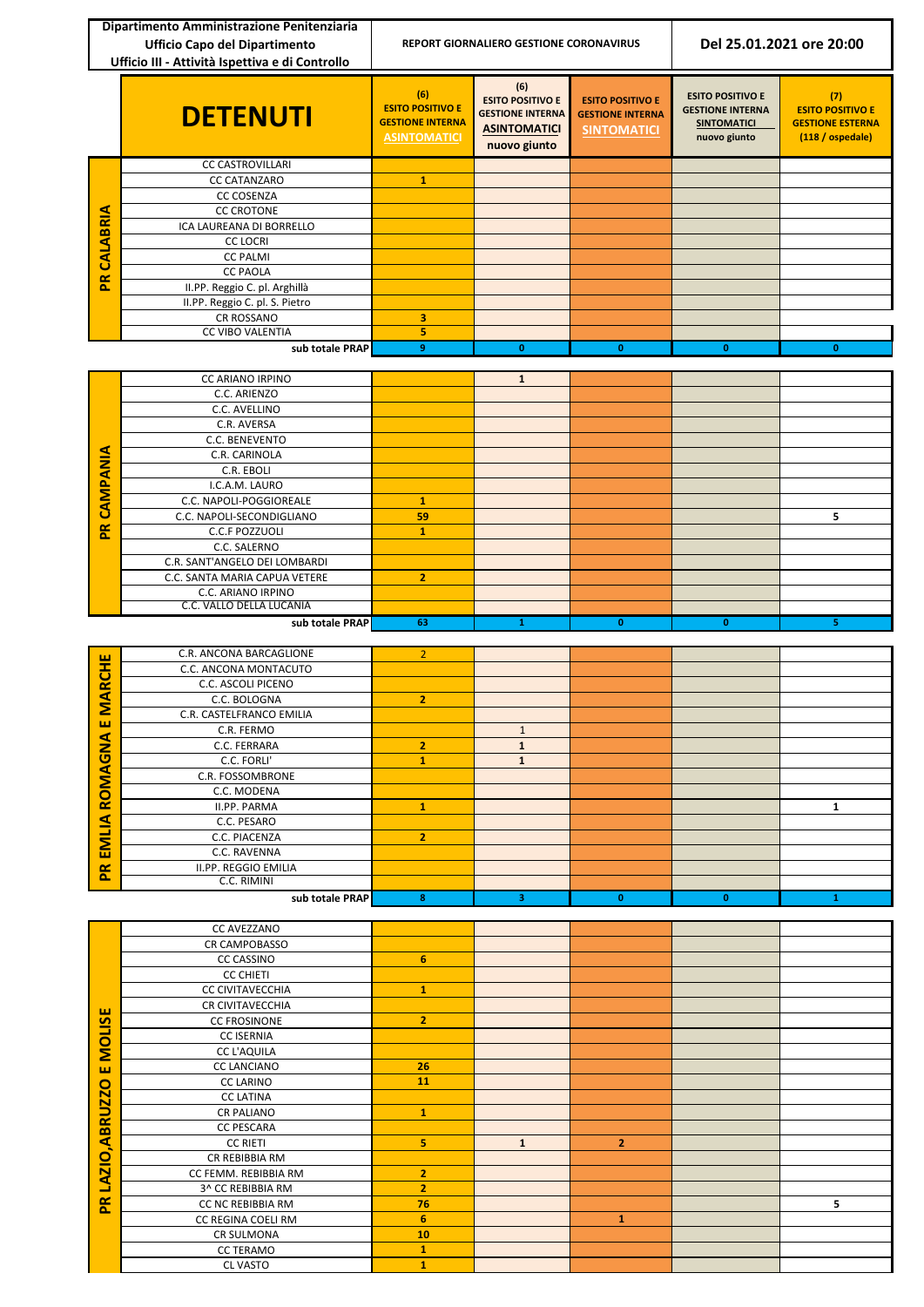| AGRIGENTO C.C        |  |  |  |
|----------------------|--|--|--|
| AUGUSTA C.R.         |  |  |  |
| BARCELLONA P.G. C.C. |  |  |  |
| CALTAGIRONE C.C.     |  |  |  |
| CALTANISSETTA C.C.   |  |  |  |
| CASTELVETRANO C.C.   |  |  |  |
| CATANIA BICOCCA C.C. |  |  |  |
| CATANIA P.L. C.C.    |  |  |  |
| ENNA C.C.            |  |  |  |

|                | sub totale PRAPI   | 23 |   | o | o |
|----------------|--------------------|----|---|---|---|
|                |                    |    |   |   |   |
|                | CR ALGHERO         |    |   |   |   |
|                | CR IS ARENAS       |    |   |   |   |
| ⋖<br>-<br>ε.   | <b>CC CAGLIARI</b> |    |   |   |   |
| EG             | CR ISILI           |    |   |   |   |
| <b>Q</b>       | CC LANUSEI         |    |   |   |   |
|                | <b>CR MAMONE</b>   |    |   |   |   |
| ব<br><b>vi</b> | <b>CC NUORO</b>    |    |   |   |   |
| PR             | CR ORISTANO        |    |   |   |   |
|                | <b>CC SASSARI</b>  |    |   |   |   |
|                | CR TEMPIO PAUSANIA | 8  |   |   |   |
|                | sub totale PRAP    | 8  | n |   |   |

|                               | CR ALTAMURA          |                |   |                         |              |          |
|-------------------------------|----------------------|----------------|---|-------------------------|--------------|----------|
| ⋖                             | <b>CC BARI</b>       |                |   |                         |              |          |
| н<br><b>CT</b>                | <b>CC BRINDISI</b>   | $\overline{2}$ | 1 |                         |              |          |
| <u>پ</u>                      | <b>CC FOGGIA</b>     | 4              |   |                         |              |          |
| ᅴ<br>$\overline{\phantom{a}}$ | <b>CC LECCE</b>      |                |   |                         |              |          |
| S<br>⋖                        | <b>CC LUCERA</b>     | 9              |   |                         |              |          |
| m                             | <b>CC MATERA</b>     |                |   |                         |              |          |
| ш                             | <b>CC MELFI</b>      |                |   |                         |              |          |
| ⋖<br>-                        | <b>CC POTENZA</b>    |                |   |                         |              |          |
| ပ                             | <b>CC SAN SEVERO</b> |                |   |                         |              |          |
| ∍<br><b>P.</b>                | <b>CC TARANTO</b>    | 3              |   |                         |              |          |
| $\approx$                     | <b>CC TRANI</b>      | $\overline{2}$ |   |                         |              |          |
| Δ.                            | <b>CRF TRANI</b>     |                |   |                         |              |          |
|                               | <b>CR TURI</b>       |                |   |                         |              |          |
|                               | sub totale PRAP      | 23             |   | $\overline{\mathbf{2}}$ | $\mathbf{0}$ | $\bf{0}$ |

|                    | <b>CC ALBA</b>           |                |                         |              |              |              |
|--------------------|--------------------------|----------------|-------------------------|--------------|--------------|--------------|
| <b>STA</b>         | CC ALESSANDRIA           | $\mathbf{1}$   |                         |              |              |              |
| Q                  | CR ALESSANDRIA           |                |                         |              |              |              |
| S                  | <b>CC AOSTA</b>          |                |                         |              |              |              |
| ۵                  | <b>CRASTI</b>            | $\mathbf{1}$   |                         |              |              |              |
| ш<br>┙             | <b>CC BIELLA</b>         |                |                         | $\mathbf{1}$ |              | 1            |
| -<br>Ś             | <b>CR CHIAVARI</b>       |                |                         |              |              |              |
|                    | <b>CC CUNEO</b>          | $\overline{2}$ |                         |              |              |              |
| ш                  | CR FOSSANO               | 1              |                         |              |              |              |
| URIA               | CC GENOVA MARASSI        |                |                         |              |              |              |
|                    | <b>CC GENOVA PONTE X</b> |                |                         |              |              |              |
| $\overline{2}$     | <b>CC IMPERIA</b>        |                |                         |              |              |              |
| ┙<br>$\rightarrow$ | <b>CC IVREA</b>          |                |                         |              |              |              |
| ш                  | <b>CC LA SPEZIA</b>      |                |                         |              |              |              |
| Ę                  | <b>CC NOVARA</b>         |                |                         |              |              |              |
| $\overline{Q}$     | CR SALUZZO               | T.             |                         |              |              |              |
|                    | CR SANREMO               |                |                         |              |              |              |
| 쁥                  | <b>CC TORINO</b>         | 10             | $\overline{\mathbf{3}}$ |              |              |              |
| ۴                  | <b>CC VERBANIA</b>       | $\mathbf{1}$   |                         |              |              |              |
|                    | <b>CC VERCELLI</b>       | 1              |                         |              |              |              |
|                    | sub totale PRAP          | 18             | 3                       | 1            | $\mathbf{0}$ | $\mathbf{1}$ |

|              | sub totale PRAP        | 156            | 1              | 3              | $\mathbf{0}$ | 5              |
|--------------|------------------------|----------------|----------------|----------------|--------------|----------------|
|              |                        |                |                |                |              |                |
|              | <b>CC BERGAMO</b>      | 26             |                |                |              | 1              |
|              | <b>CR BOLLATE</b>      | 48             | $\overline{4}$ | 3              |              | 1              |
|              | CC BRESCIA CANTON MOMB |                |                |                |              |                |
|              | CR BRESCIA VERZIANO    |                |                |                |              |                |
|              | CC BUSTO ARSIZIO       | 4              |                |                |              |                |
|              | CC COMO                |                |                |                |              |                |
|              | <b>CC CREMONA</b>      | 6              | $\overline{2}$ |                |              |                |
| LOMBARDIA    | CC LECCO               | 1              |                |                |              |                |
|              | CC LODI                |                |                |                |              |                |
|              | <b>CC MANTOVA</b>      | $\overline{2}$ |                |                |              |                |
|              | <b>CC MILANO SV</b>    | 56             | $\mathbf{1}$   | 3              |              | 3              |
| $\mathbf{R}$ | <b>CC MONZA</b>        | $\mathbf{1}$   |                |                |              |                |
|              | <b>CR OPERA</b>        | 10             |                | 3              |              | $\mathbf{2}$   |
|              | <b>CC PAVIA</b>        | 4              |                |                |              |                |
|              | <b>CC SONDRIO</b>      |                |                |                |              |                |
|              | <b>CC VARESE</b>       |                |                |                |              |                |
|              | CR VIGEVANO            | 3              |                | $\overline{2}$ |              |                |
|              | <b>CC VOGHERA</b>      |                |                |                |              |                |
|              | sub totale PRAP        | 161            | 7              | 11             | $\mathbf{0}$ | $\overline{7}$ |

| <b>CC VELLETRI</b><br><b>CC VITERBO</b> |  |  |  |
|-----------------------------------------|--|--|--|
|                                         |  |  |  |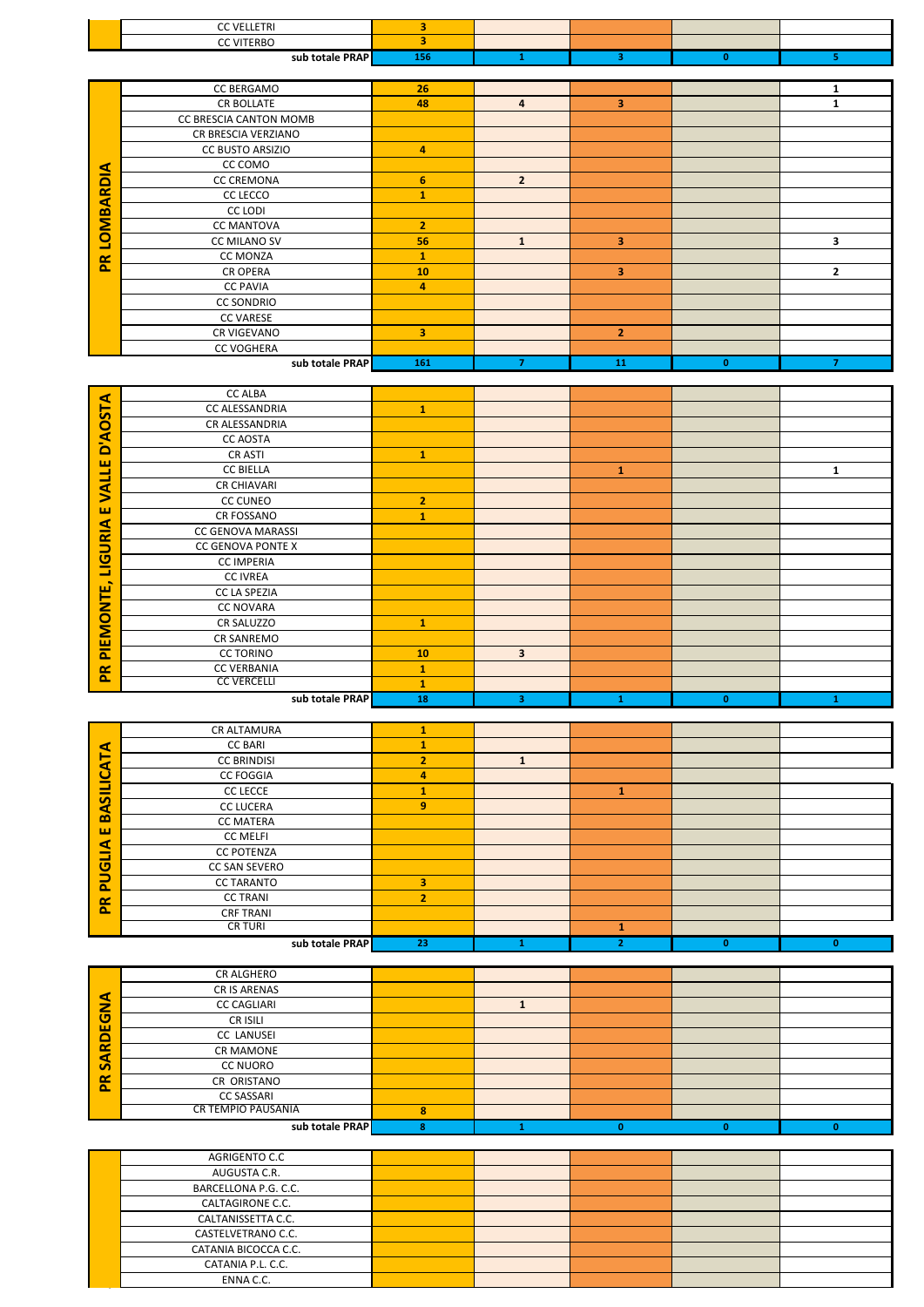|          | <b>PERSONALE</b>                     | <b>PERSONALE</b><br><b>AMMINISTRAZIONE</b><br><b>PENITENZIARIA FUNZIONI</b><br><b>CENTRALI</b><br>NR.<br><b>ESITI POSITIVI ACCERTATI</b><br><b>SINTOMATICI</b> | (13) PERSONALE<br><b>AMMINISTRAZIONE</b><br><b>CENTRALI</b><br>NR.<br><b>ESITI POSITIVI ACCERTATI</b><br><b>ASINTOMATICI</b> | <b>PERSONALE</b><br><b>AMMINISTRAZIONE</b><br>PENITENZIARIA FUNZIONI PENITENZIARIA COMPARTO<br><b>SICUREZZA</b><br>NR.<br><b>ESITI POSITIVI ACCERTATI</b><br><b>SINTOMATIVI</b> | (12) PERSONALE<br><b>AMMINISTRAZIONE</b><br>PENITENZIARIA COMPARTO<br>NR.<br><b>SICUREZZA</b><br>ESITI POSITIVI ACCERTATI<br><b>ASINTOMATICI</b> |
|----------|--------------------------------------|----------------------------------------------------------------------------------------------------------------------------------------------------------------|------------------------------------------------------------------------------------------------------------------------------|---------------------------------------------------------------------------------------------------------------------------------------------------------------------------------|--------------------------------------------------------------------------------------------------------------------------------------------------|
|          | PRAP CATANZARO                       |                                                                                                                                                                |                                                                                                                              |                                                                                                                                                                                 |                                                                                                                                                  |
|          | <b>CC CASTROVILLARI</b>              |                                                                                                                                                                |                                                                                                                              |                                                                                                                                                                                 |                                                                                                                                                  |
|          | <b>CC CATANZARO</b>                  |                                                                                                                                                                |                                                                                                                              |                                                                                                                                                                                 | 1                                                                                                                                                |
|          | COSENZA                              |                                                                                                                                                                |                                                                                                                              |                                                                                                                                                                                 |                                                                                                                                                  |
|          | <b>CC CROTONE</b>                    |                                                                                                                                                                |                                                                                                                              |                                                                                                                                                                                 | 2                                                                                                                                                |
| CALABRIA | ICA LAUREANA DI BORRELLO             |                                                                                                                                                                |                                                                                                                              |                                                                                                                                                                                 |                                                                                                                                                  |
|          | <b>LOCRI</b>                         |                                                                                                                                                                |                                                                                                                              | 1                                                                                                                                                                               |                                                                                                                                                  |
|          | <b>CC PALMI</b>                      |                                                                                                                                                                |                                                                                                                              | 1                                                                                                                                                                               |                                                                                                                                                  |
| Æ        | <b>CC PAOLA</b>                      |                                                                                                                                                                |                                                                                                                              |                                                                                                                                                                                 |                                                                                                                                                  |
|          | <b>IIPP REGGIO CALABRIA ARGHILLA</b> |                                                                                                                                                                |                                                                                                                              | 4                                                                                                                                                                               | 4                                                                                                                                                |
|          | <b>IIPP REGGIO CALABRIA S PIETRO</b> |                                                                                                                                                                |                                                                                                                              | 1                                                                                                                                                                               | 7                                                                                                                                                |
|          | <b>CR ROSSANO</b>                    |                                                                                                                                                                |                                                                                                                              |                                                                                                                                                                                 |                                                                                                                                                  |
|          | <b>CC VIBO VALENTIA</b>              |                                                                                                                                                                |                                                                                                                              |                                                                                                                                                                                 | 5                                                                                                                                                |
|          | sub totale                           | $\mathbf{0}$                                                                                                                                                   |                                                                                                                              | $\overline{7}$                                                                                                                                                                  | 20                                                                                                                                               |

|                 | <b>TOTALE GENERALE</b> |                                                                           |                                                                                           | 615                                                                      |                                                                                          |                                                                        |
|-----------------|------------------------|---------------------------------------------------------------------------|-------------------------------------------------------------------------------------------|--------------------------------------------------------------------------|------------------------------------------------------------------------------------------|------------------------------------------------------------------------|
|                 |                        | 548                                                                       | 23                                                                                        | 22                                                                       | $\bf{0}$                                                                                 | 22                                                                     |
|                 |                        | <b>ESITO POSITIVO E</b><br><b>GESTIONE INTERNA</b><br><b>ASINTOMATICI</b> | <b>ESITO POSITIVO E</b><br><b>GESTIONE INTERNA</b><br><b>ASINTOMATICI nuovo</b><br>giunto | <b>ESITO POSITIVO E</b><br><b>GESTIONE INTERNA</b><br><b>SINTOMATICI</b> | <b>ESITO POSITIVO E</b><br><b>GESTIONE INTERNA</b><br><b>SINTOMATICI nuovo</b><br>giunto | <b>ESITO POSITIVO E</b><br><b>GESTIONE ESTERNA (118 /</b><br>ospedale) |
|                 | sub totale PRAP        | 44                                                                        | 6                                                                                         | 1                                                                        | $\mathbf{0}$                                                                             | $\overline{2}$                                                         |
|                 | <b>CC VICENZA</b>      | 20                                                                        | $\mathbf{1}$                                                                              |                                                                          |                                                                                          |                                                                        |
|                 | <b>CC VERONA</b>       | $\overline{a}$                                                            | $\overline{2}$                                                                            |                                                                          |                                                                                          |                                                                        |
|                 | <b>CRD VENEZIA</b>     |                                                                           |                                                                                           |                                                                          |                                                                                          |                                                                        |
|                 | CC VENEZIA SMM         | 9                                                                         |                                                                                           |                                                                          |                                                                                          |                                                                        |
|                 | <b>CC UDINE</b>        |                                                                           |                                                                                           |                                                                          |                                                                                          |                                                                        |
| $\mathbf{R}$    | <b>CC TRIESTE</b>      | 1                                                                         |                                                                                           |                                                                          |                                                                                          |                                                                        |
|                 | <b>CC TREVISO</b>      | 1                                                                         | $\mathbf{1}$                                                                              |                                                                          |                                                                                          |                                                                        |
|                 | <b>CC TRENTO</b>       | 4                                                                         |                                                                                           |                                                                          |                                                                                          |                                                                        |
|                 | <b>CC TOLMEZZO</b>     |                                                                           |                                                                                           |                                                                          |                                                                                          |                                                                        |
| <b>TRIVENTO</b> | <b>CC ROVIGNO</b>      |                                                                           |                                                                                           |                                                                          |                                                                                          |                                                                        |
|                 | <b>CC PORDENONE</b>    |                                                                           |                                                                                           |                                                                          |                                                                                          |                                                                        |
|                 | <b>CR PADOVA</b>       |                                                                           |                                                                                           |                                                                          |                                                                                          | 1                                                                      |
|                 | <b>CC PADOVA</b>       |                                                                           | $\mathbf{1}$                                                                              |                                                                          |                                                                                          |                                                                        |

|                | FAVIGNANA C.R.                                |                                                  |                                                    |                                                                          |                                                    |                                |
|----------------|-----------------------------------------------|--------------------------------------------------|----------------------------------------------------|--------------------------------------------------------------------------|----------------------------------------------------|--------------------------------|
| <b>SICILIA</b> | GELA C.C.                                     |                                                  |                                                    |                                                                          |                                                    |                                |
|                | GIARRE C.C.<br>MESSINA C.C.                   | $\mathbf{1}$                                     |                                                    |                                                                          |                                                    |                                |
| $\mathbf{R}$   | NOTO CR                                       |                                                  |                                                    |                                                                          |                                                    |                                |
|                | PALERMO LORUSSO C.C.                          | 51                                               |                                                    | 4                                                                        |                                                    |                                |
|                | PALERMO DI BONA CC                            |                                                  |                                                    |                                                                          |                                                    |                                |
|                | PIAZZA ARMERINA C.C.                          |                                                  |                                                    |                                                                          |                                                    |                                |
|                | RAGUSA C.C.                                   |                                                  |                                                    |                                                                          |                                                    |                                |
|                | SAN CATALDO C.R.                              |                                                  |                                                    |                                                                          |                                                    |                                |
|                | SIRACUSA C.C.                                 |                                                  |                                                    |                                                                          |                                                    |                                |
|                | SCIACCA C.C.<br>TERMINI IMERESE C.C.          |                                                  |                                                    |                                                                          |                                                    |                                |
|                | TRAPANI C.C.                                  |                                                  |                                                    |                                                                          |                                                    | 1                              |
|                | sub totale PRAP                               | 52                                               | $\mathbf{0}$                                       | $\overline{\mathbf{4}}$                                                  | $\mathbf{0}$                                       | $\mathbf{1}$                   |
|                |                                               |                                                  |                                                    |                                                                          |                                                    |                                |
|                | <b>CC AREZZO</b>                              |                                                  |                                                    |                                                                          |                                                    |                                |
|                | FIRENZE GOZZINI                               |                                                  |                                                    |                                                                          |                                                    |                                |
|                | CC FIRENZE SOLLICCIANO                        | $\overline{2}$                                   |                                                    |                                                                          |                                                    |                                |
|                | <b>CC GROSSETO</b>                            |                                                  |                                                    |                                                                          |                                                    |                                |
|                | LIVORNO<br>GORGONA-SEDE DISTACCATA            |                                                  |                                                    |                                                                          |                                                    |                                |
| <b>UMBRIA</b>  | <b>CC LUCCA</b>                               | $\overline{2}$                                   |                                                    |                                                                          |                                                    |                                |
|                | <b>CR MASSA</b>                               |                                                  |                                                    |                                                                          |                                                    |                                |
| ш              | MASSA MARITTIMA                               | $\mathbf{1}$                                     |                                                    |                                                                          |                                                    |                                |
|                | <b>CC ORVIETO</b>                             |                                                  |                                                    |                                                                          |                                                    |                                |
| TOSCANA        | <b>CC PERUGIA</b>                             |                                                  |                                                    |                                                                          |                                                    |                                |
|                | <b>CC PISA</b>                                |                                                  |                                                    |                                                                          |                                                    |                                |
|                | <b>CC PISTOIA</b>                             |                                                  |                                                    |                                                                          |                                                    |                                |
|                | CR PORTO AZZURRO<br><b>CC PRATO</b>           | $\mathbf{1}$                                     |                                                    |                                                                          |                                                    |                                |
| $\mathbf{R}$   | SAN GIMIGNANO                                 |                                                  |                                                    |                                                                          |                                                    |                                |
|                | <b>SIENA</b>                                  |                                                  |                                                    |                                                                          |                                                    |                                |
|                | CR SPOLETO                                    |                                                  |                                                    |                                                                          |                                                    |                                |
|                | VOLTERRA                                      |                                                  |                                                    |                                                                          |                                                    |                                |
|                | <b>CC TERNI</b>                               |                                                  |                                                    |                                                                          |                                                    |                                |
|                | sub totale PRAP                               | 6 <sup>1</sup>                                   | $\mathbf{0}$                                       | $\mathbf{0}$                                                             | $\mathbf{0}$                                       | $\mathbf{0}$                   |
|                | CC.BELLUNO                                    | $\overline{2}$                                   | $\mathbf{1}$                                       |                                                                          |                                                    |                                |
|                | <b>CC BOLZANO</b>                             |                                                  |                                                    | $\mathbf{1}$                                                             |                                                    | $\mathbf{1}$                   |
|                | <b>CC GORIZIA</b>                             | 3                                                |                                                    |                                                                          |                                                    |                                |
|                | <b>CC PADOVA</b>                              |                                                  | $\mathbf{1}$                                       |                                                                          |                                                    |                                |
|                | CR PADOVA                                     |                                                  |                                                    |                                                                          |                                                    | $\mathbf{1}$                   |
|                |                                               |                                                  |                                                    |                                                                          |                                                    |                                |
|                | <b>CC PORDENONE</b>                           |                                                  |                                                    |                                                                          |                                                    |                                |
|                | <b>CC ROVIGNO</b>                             |                                                  |                                                    |                                                                          |                                                    |                                |
| <b>JENTO</b>   | <b>CC TOLMEZZO</b>                            |                                                  |                                                    |                                                                          |                                                    |                                |
| ᄒ<br>⊢         | <b>CC TRENTO</b>                              | 4                                                |                                                    |                                                                          |                                                    |                                |
|                | <b>CC TREVISO</b>                             | $\mathbf{1}$                                     | $\mathbf{1}$                                       |                                                                          |                                                    |                                |
| $\mathbf{R}$   | <b>CC TRIESTE</b><br><b>CC UDINE</b>          | $\mathbf{1}$                                     |                                                    |                                                                          |                                                    |                                |
|                | CC VENEZIA SMM                                | 9                                                |                                                    |                                                                          |                                                    |                                |
|                | <b>CRD VENEZIA</b>                            |                                                  |                                                    |                                                                          |                                                    |                                |
|                | <b>CC VERONA</b>                              | $\overline{\mathbf{4}}$                          | $\overline{2}$                                     |                                                                          |                                                    |                                |
|                | <b>CC VICENZA</b>                             | 20                                               | $\mathbf{1}$                                       |                                                                          |                                                    |                                |
|                | sub totale PRAP                               | 44                                               | 6                                                  | $\mathbf{1}$                                                             | $\mathbf{0}$                                       | $\mathbf{2}$                   |
|                |                                               | <b>ESITO POSITIVO E</b>                          | <b>ESITO POSITIVO E</b><br><b>GESTIONE INTERNA</b> | <b>ESITO POSITIVO E</b>                                                  | <b>ESITO POSITIVO E</b><br><b>GESTIONE INTERNA</b> | <b>ESITO POSITIVO E</b>        |
|                |                                               | <b>GESTIONE INTERNA</b>                          | <b>ASINTOMATICI nuovo</b>                          | <b>GESTIONE INTERNA</b>                                                  | <b>SINTOMATICI nuovo</b>                           | <b>GESTIONE ESTERNA (118 /</b> |
|                |                                               | <b>ASINTOMATICI</b>                              | giunto                                             | <b>SINTOMATICI</b>                                                       | giunto                                             | ospedale)                      |
|                |                                               | 548                                              | 23                                                 | $\overline{22}$                                                          | $\bf{0}$                                           | $\overline{22}$                |
|                | <b>TOTALE GENERALE</b>                        |                                                  |                                                    | 615                                                                      |                                                    |                                |
|                |                                               |                                                  |                                                    |                                                                          |                                                    |                                |
|                |                                               |                                                  |                                                    | <b>PERSONALE</b>                                                         |                                                    |                                |
|                |                                               | <b>PERSONALE</b><br><b>AMMINISTRAZIONE</b>       | (13) PERSONALE<br><b>AMMINISTRAZIONE</b>           | <b>AMMINISTRAZIONE</b>                                                   | (12) PERSONALE<br><b>AMMINISTRAZIONE</b>           |                                |
|                |                                               | PENITENZIARIA FUNZIONI<br><b>CENTRALI</b><br>NR. | <b>CENTRALI</b><br>NR.                             | PENITENZIARIA FUNZIONI PENITENZIARIA COMPARTO<br><b>SICUREZZA</b><br>NR. | PENITENZIARIA COMPARTO<br><b>SICUREZZA</b><br>NR.  |                                |
|                | <b>PERSONALE</b>                              | <b>ESITI POSITIVI ACCERTATI</b>                  | ESITI POSITIVI ACCERTATI                           | ESITI POSITIVI ACCERTATI                                                 | ESITI POSITIVI ACCERTATI                           |                                |
|                |                                               | <b>SINTOMATICI</b>                               | <b>ASINTOMATICI</b>                                | <b>SINTOMATIVI</b>                                                       | <b>ASINTOMATICI</b>                                |                                |
|                | PRAP CATANZARO                                |                                                  |                                                    |                                                                          |                                                    |                                |
|                | <b>CC CASTROVILLARI</b>                       |                                                  |                                                    |                                                                          |                                                    |                                |
|                | <b>CC CATANZARO</b>                           |                                                  |                                                    |                                                                          | 1                                                  |                                |
|                | COSENZA                                       |                                                  |                                                    |                                                                          |                                                    |                                |
|                | <b>CC CROTONE</b><br>ICA LAUREANA DI BORRELLO |                                                  |                                                    |                                                                          | $\overline{2}$                                     |                                |
|                | LOCRI                                         |                                                  |                                                    | $\mathbf{1}$                                                             |                                                    |                                |
| PR CALABRIA    | <b>CC PALMI</b><br>CC PAOLA                   |                                                  |                                                    | $\mathbf{1}$                                                             |                                                    |                                |

| ⊴            | FAVIGNANA C.R.       |    |    |   |    |  |
|--------------|----------------------|----|----|---|----|--|
|              | GELA C.C.            |    |    |   |    |  |
| SICILI       | GIARRE C.C.          |    |    |   |    |  |
|              | MESSINA C.C.         |    |    |   |    |  |
| $\mathbf{R}$ | NOTO CR              |    |    |   |    |  |
|              | PALERMO LORUSSO C.C. | 51 |    | 4 |    |  |
|              | PALERMO DI BONA CC   |    |    |   |    |  |
|              | PIAZZA ARMERINA C.C. |    |    |   |    |  |
|              | RAGUSA C.C.          |    |    |   |    |  |
|              | SAN CATALDO C.R.     |    |    |   |    |  |
|              | SIRACUSA C.C.        |    |    |   |    |  |
|              | SCIACCA C.C.         |    |    |   |    |  |
|              | TERMINI IMERESE C.C. |    |    |   |    |  |
|              | TRAPANI C.C.         |    |    |   |    |  |
|              | sub totale PRAP      | 52 | n. |   | O. |  |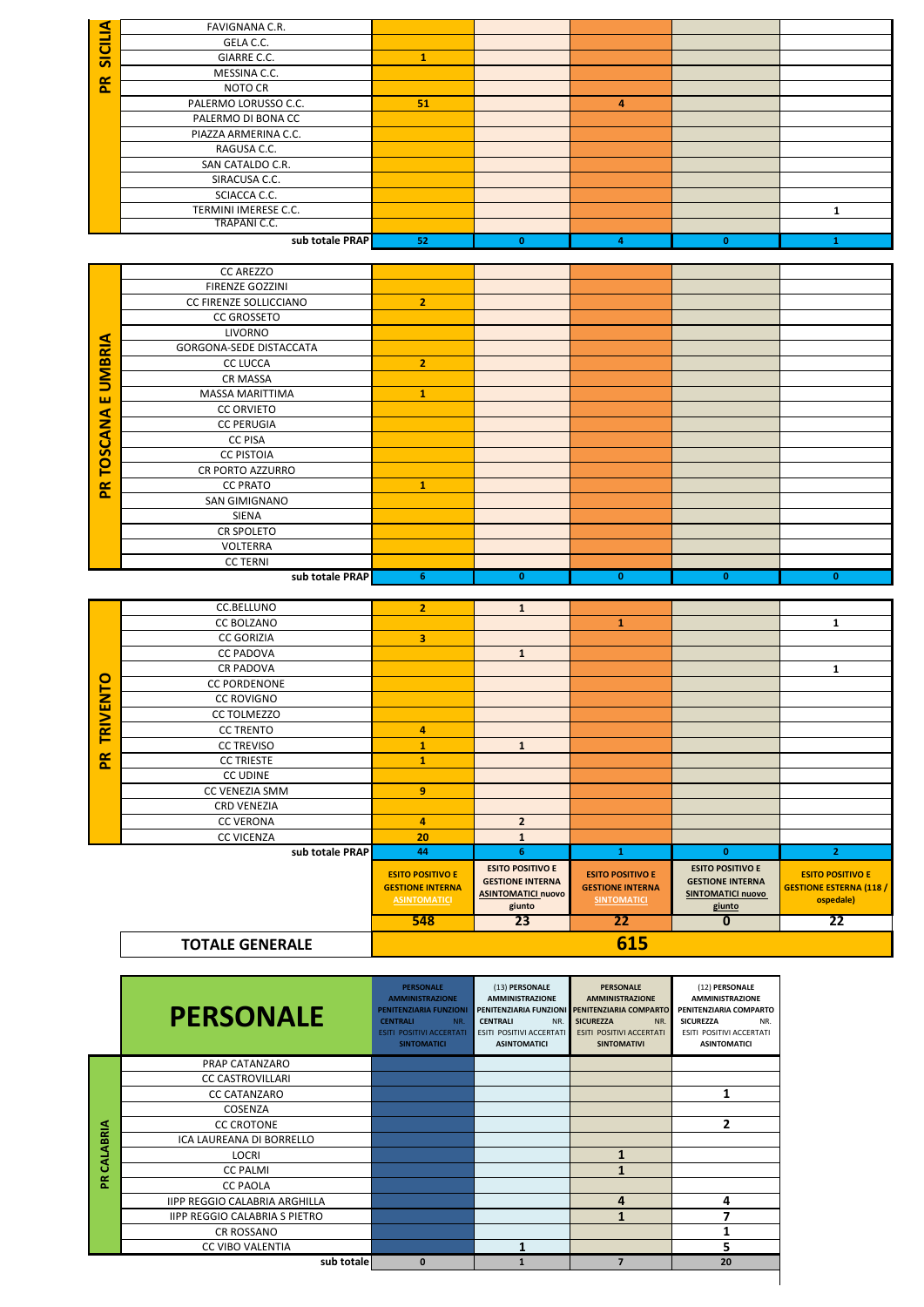|                            | PRAP NAPOLI                 |                | $\mathbf{1}$   |                         | 1                       |
|----------------------------|-----------------------------|----------------|----------------|-------------------------|-------------------------|
|                            | CC ARIANO IRPINO            |                |                |                         |                         |
|                            | C.C. ARIENZO                |                |                | $\mathbf{1}$            | $\mathbf{1}$            |
|                            | C.C. AVELLINO               |                |                |                         | 8                       |
|                            | C.R. AVERSA                 |                |                |                         | 4                       |
|                            |                             |                | $\mathbf 1$    |                         |                         |
|                            | C.C. BENEVENTO              |                |                |                         |                         |
| <b>PR CAMPANIA</b>         | C.R. CARINOLA               |                |                |                         | 2                       |
|                            | C.R. EBOLI                  |                |                |                         |                         |
|                            | I.C.A.M. LAURO              |                |                |                         | 3                       |
|                            | CC NAPOLI POGGIOREALE       |                | $\mathbf{1}$   |                         | 4                       |
|                            | CC NAPOLI SECONDIGLIANO     |                | $\mathbf 1$    | 6                       | 25                      |
|                            | <b>CCF POZZUOLI</b>         |                |                |                         | $\mathbf 2$             |
|                            | <b>CC SALERNO</b>           |                | $\mathbf{1}$   |                         | 8                       |
|                            | CR SANT'ANGELO DEI LOMBARDI |                |                |                         | 6                       |
|                            | CC SANTA MARIA C.V.         |                | 1              | 1                       | $\overline{\mathbf{3}}$ |
|                            | CC VALLO DELLA LUCANIA      |                |                |                         |                         |
|                            | sub totale                  | $\pmb{0}$      | 6              | 8                       | 67                      |
|                            |                             |                |                |                         |                         |
|                            |                             |                |                |                         |                         |
|                            | PRAP BOLOGNA                |                |                |                         | $\mathbf{1}$            |
|                            | CR ANCONA BARCAGLIONE       |                |                |                         | $\mathbf{1}$            |
|                            | CC ANCONA MONTEACUTO        |                |                |                         | $\overline{\mathbf{2}}$ |
|                            | CC ASCOLI PICENO            |                |                | $\mathbf{1}$            | $\mathbf 1$             |
|                            | <b>CC BOLOGNA</b>           |                | $\mathbf{1}$   | $\mathbf{1}$            | 10                      |
|                            | CR CASTELFRANCO EMILIA      |                |                |                         |                         |
|                            | <b>CC FERMO</b>             |                |                |                         | $\mathbf{1}$            |
|                            | <b>CC FERRARA</b>           |                |                |                         | 3                       |
|                            | FORLI'                      |                |                |                         |                         |
|                            | CR FOSSOMBRONE              |                |                | $\mathbf 2$             |                         |
|                            | CC MODENA                   |                |                | $\mathbf{1}$            | $\mathbf 2$             |
|                            |                             |                |                |                         |                         |
|                            | II.PP. PARMA                |                |                |                         | 3                       |
| PR ELIMIA ROMAGNA / MARCHE | <b>CC PESARO</b>            |                | 1              |                         | $\mathbf{2}$            |
|                            | PIACENZA                    |                | $\mathbf 1$    |                         | 3                       |
|                            | <b>CC RAVENNA</b>           |                |                |                         |                         |
|                            | II.PP. REGGIO EMILIA        |                |                |                         | $\mathbf 2$             |
|                            | <b>CC RIMINI</b>            |                |                | $\mathbf{1}$            | $\mathbf{1}$            |
|                            | sub totale                  | $\mathbf 0$    | 3              | 6                       | 32                      |
|                            |                             |                |                |                         |                         |
|                            | PRAP ROMA                   |                | 1              |                         | 6                       |
|                            | DAP ORGANI CENTRALI         |                | 4              | $\mathbf 1$             | 18                      |
|                            | <b>MINISTERO</b>            |                |                |                         | 1                       |
|                            | SFAPP CASAL DEL MARMO ROMA  |                |                |                         |                         |
|                            | CC AVEZZANO                 |                |                |                         |                         |
|                            |                             |                |                |                         |                         |
|                            | CR CAMPOBASSO               |                |                |                         |                         |
|                            | <b>CC CASSINO</b>           |                | $\mathbf{2}$   |                         | 5                       |
|                            |                             |                |                |                         |                         |
|                            | <b>CC CHIETI</b>            |                |                |                         | 4                       |
|                            | CR CIVITAVECCHIA            |                |                |                         |                         |
|                            | CC CIVITAVECCHIA            |                |                |                         | $\mathbf 1$             |
|                            | <b>CC FROSINONE</b>         |                |                |                         | 3                       |
|                            | <b>ISERNIA</b>              |                |                |                         |                         |
|                            | <b>CC L'AQUILA</b>          |                |                |                         | 10                      |
|                            | CC LANCIANO                 |                |                | $\mathbf{1}$            | 6                       |
|                            | LARINO                      |                | $\mathbf{1}$   |                         | 3                       |
|                            | <b>CC LATINA</b>            |                |                |                         |                         |
|                            | CR PALIANO                  |                |                |                         |                         |
|                            |                             |                |                |                         |                         |
|                            | CC PESCARA                  |                | $\mathbf{1}$   |                         | $\mathbf 1$             |
| PR LAZIO/ABRUZZO E MOLISE  | <b>CC RIETI</b>             |                | $\mathbf{1}$   |                         | $\mathbf{2}$            |
|                            | CR REBIBBIA                 |                | $\mathbf 1$    |                         | $\overline{\mathbf{1}}$ |
|                            | CCF REBIBBIA ROMA           |                |                |                         | $\mathbf 1$             |
|                            | CC III CASA REBIBBIA        |                | $\mathbf 2$    |                         | $\mathbf{2}$            |
|                            | CC NC REBIBBIA RM           |                | $\mathbf{1}$   | $\mathbf 1$             | 20                      |
|                            | CC REGINA COELI             |                |                |                         | 4                       |
|                            | CR SULMONA                  |                |                |                         | $\bf 6$                 |
|                            | <b>CC TERAMO</b>            |                |                |                         | 3                       |
|                            | <b>CL VASTO</b>             |                |                | $\mathbf 1$             | $\mathbf{1}$            |
|                            | <b>CC VELLETRI</b>          |                |                | $\mathbf{1}$            |                         |
|                            | <b>CC VITERBO</b>           |                |                |                         | 3                       |
|                            | sub totale                  | $\mathbf 0$    | ${\bf 14}$     | 5                       | 101                     |
|                            |                             |                |                |                         |                         |
|                            | PRAP MILANO                 |                |                |                         |                         |
|                            | BERGAMO                     |                |                |                         |                         |
|                            |                             |                |                |                         | 14                      |
|                            | CR BOLLATE                  |                |                | $\overline{\mathbf{2}}$ | 5                       |
|                            | CC BRESCIA CANTON MOMB      |                | $\overline{2}$ |                         | 3                       |
|                            | CR VERZIANO                 |                |                |                         | 8                       |
|                            | CC BUSTO ARSIZIO            |                |                |                         |                         |
|                            | CC COMO                     |                | $\mathbf{1}$   |                         |                         |
|                            | <b>CC CREMONA</b>           |                |                |                         | $\mathbf{1}$            |
|                            | CC LECCO                    | $\overline{1}$ |                |                         |                         |
|                            | CC LODI                     |                | 1              |                         | $\mathbf{1}$            |
|                            | <b>CC MANTOVA</b>           |                |                |                         | $\mathbf 1$             |
|                            | CC MILANO SV                |                | $\mathbf{2}$   | $\mathbf 2$             | 3                       |
| PR LOMBARDIA               | CC MONZA                    |                |                | $\mathbf{1}$            | $\mathbf 2$             |
|                            | CR OPERA                    |                | $\mathbf{1}$   | 3                       | 3                       |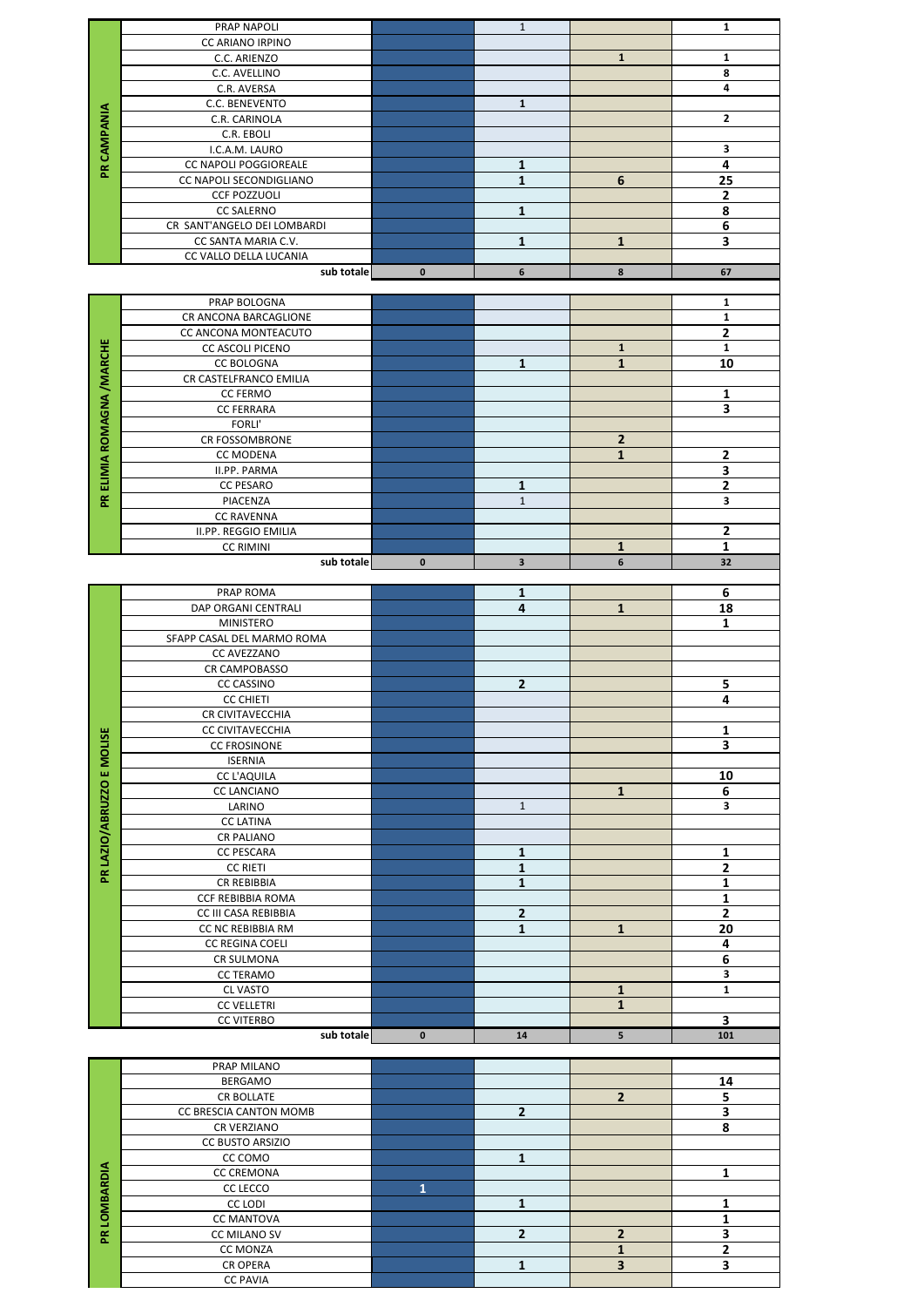|                                     | <b>CC SONDRIO</b><br><b>CC VARESE</b>                     |              |                         |                              |                              |
|-------------------------------------|-----------------------------------------------------------|--------------|-------------------------|------------------------------|------------------------------|
|                                     | CC VIGEVANO                                               |              |                         |                              | 7                            |
|                                     | <b>CC VOGHERA</b><br>sub totale                           | ${\bf 1}$    | $\mathbf{1}$<br>8       | 8                            | $\mathbf{1}$<br>49           |
|                                     |                                                           |              |                         |                              |                              |
|                                     | PRAP TORINO<br><b>CC ALBA</b>                             |              | $\overline{2}$          |                              | 1<br>$\mathbf{1}$            |
|                                     | CC ALESSANDRIA                                            |              | $\mathbf{1}$            |                              | 1                            |
|                                     | CR ALESSANDRIA<br><b>CC AOSTA</b>                         |              |                         | $\mathbf{1}$<br>$\mathbf{1}$ | 6                            |
|                                     | CR ASTI                                                   |              |                         |                              | $\mathbf{2}$                 |
|                                     | <b>BIELLA</b><br><b>CR CHIAVARI</b>                       |              |                         | 3                            | 9<br>2                       |
|                                     | <b>CUNEO</b>                                              |              |                         |                              |                              |
|                                     | CR FOSSANO                                                |              |                         | $\mathbf 1$                  | 11                           |
|                                     | CC GENOVA MARASSI<br>CC GENOVA PONTE X                    |              |                         |                              | 5                            |
|                                     | <b>CC IMPERIA</b>                                         |              |                         |                              |                              |
|                                     | <b>IVREA</b>                                              |              |                         |                              | $\mathbf 2$                  |
|                                     | CC LA SPEZIA<br><b>CC NOVARA</b>                          |              |                         |                              | 1<br>2                       |
| PR PIEMONTE/LIGURIA E VALLE D'AOSTA | CR SALUZZO                                                |              |                         |                              | 5                            |
|                                     | CC. SANREMO<br><b>CC TORINO</b>                           |              | 1                       |                              | 22                           |
|                                     | <b>CC VERBANIA</b>                                        |              |                         |                              | $\mathbf{1}$                 |
|                                     | <b>CC VERCELLI</b><br>sub totale                          | $\mathbf 0$  | $\overline{\mathbf{4}}$ | 6                            | 71                           |
|                                     |                                                           |              |                         |                              |                              |
|                                     | <b>PRAP BARI</b><br>CR ALTAMURA                           |              | $\mathbf 2$             |                              | $\mathbf 1$                  |
|                                     | <b>CC BARI</b>                                            |              |                         |                              |                              |
|                                     | <b>CC BRINDISI</b><br><b>CC FOGGIA</b>                    |              |                         | $\overline{2}$               | 6<br>5                       |
|                                     | <b>CC LECCE</b>                                           |              |                         |                              | 5                            |
|                                     | LUCERA                                                    |              |                         |                              | 2<br>4                       |
|                                     | <b>CC MATERA</b><br><b>CC MELFI</b>                       |              | 1                       |                              | З                            |
| PR PUGLIA/ BASILICATA               | POTENZA                                                   |              |                         |                              |                              |
|                                     | SAN SEVERO<br><b>TARANTO</b>                              |              |                         |                              | 5<br>$\overline{6}$          |
|                                     | <b>CC TRANI</b>                                           |              |                         |                              | $\overline{9}$               |
|                                     | <b>CRF TRANI</b><br><b>TURI</b>                           |              |                         |                              | 1                            |
|                                     | sub totale                                                | $\pmb{0}$    | $\overline{\mathbf{3}}$ | $\mathbf{2}$                 | 47                           |
|                                     | PRAP CAGLIARI                                             |              |                         |                              | $\mathbf{1}$                 |
|                                     | ALGHERO<br><b>CR IS ARENAS</b>                            |              |                         |                              | 5                            |
|                                     | <b>CC CAGLIARI</b>                                        |              |                         | $\mathbf 1$                  | 1<br>$\mathbf{2}$            |
| <b>PR SARDEGNA</b>                  | <b>ISILI</b>                                              |              |                         |                              | 1                            |
|                                     | LANUSEI<br><b>MAMONE</b>                                  |              |                         |                              | 3                            |
|                                     | <b>NUORO</b>                                              |              |                         |                              | 6                            |
|                                     | CR ORISTANO<br><b>CC SASSARI</b>                          |              | 1<br>$\mathbf{1}$       |                              | 4<br>6                       |
|                                     |                                                           |              |                         |                              |                              |
|                                     | CR TEMPIO PAUSANIA                                        |              |                         | $\mathbf 1$                  |                              |
|                                     | sub totale                                                | $\pmb{0}$    | $\overline{2}$          | $\overline{2}$               | 29                           |
|                                     | PRAP PALERMO                                              |              |                         |                              | $\overline{2}$               |
|                                     | <b>CC AGRIGENTO</b>                                       |              |                         | $\mathbf{1}$                 | $\overline{\mathbf{3}}$      |
|                                     | CR AUGUSTA<br>BARCELLONA P.G. C.C.                        |              | $\mathbf{1}$            |                              | $\mathbf{2}$                 |
|                                     | CALTAGIRONE C.C.                                          |              |                         |                              |                              |
|                                     | CALTANISSETTA C.C.<br>CASTELVETRANO C.C.                  | $\mathbf{1}$ | $\mathbf 1$             |                              | $\mathbf{1}$                 |
|                                     | CATANIA BICOCCA C.C.                                      |              |                         |                              | 3                            |
|                                     | CC CATANIA P.L.<br>ENNA                                   | $\mathbf{1}$ | $\overline{\mathbf{3}}$ |                              | $\mathbf 2$                  |
|                                     | CR FAVIGNANA                                              |              |                         | $\mathbf{1}$                 | 9                            |
|                                     | GELA C.C.<br>GIARRE C.C.                                  |              |                         | $\mathbf{1}$                 | 1                            |
| PR SICILIA                          | MESSINA C.C.                                              |              | $\mathbf 1$             |                              | $\overline{\mathbf{1}}$      |
|                                     | NOTO CR                                                   | $\mathbf{1}$ | $\mathbf{1}$            |                              | 3<br>14                      |
|                                     | CC PALERMO LORUSSO<br>CC PALERMO DI BONA                  |              |                         |                              | 4                            |
|                                     | PIAZZA ARMERINA                                           |              |                         |                              | 1                            |
|                                     | RAGUSA CC<br>CR SAN CATALDO                               |              |                         | $\mathbf 1$                  | $\overline{2}$               |
|                                     | SIRACUSA C.C.                                             |              |                         |                              |                              |
|                                     | SCIACCA C.C.<br>TERMINI IMERESE C.C.<br><b>CC TRAPANI</b> |              |                         |                              | 1<br>$\overline{\mathbf{3}}$ |